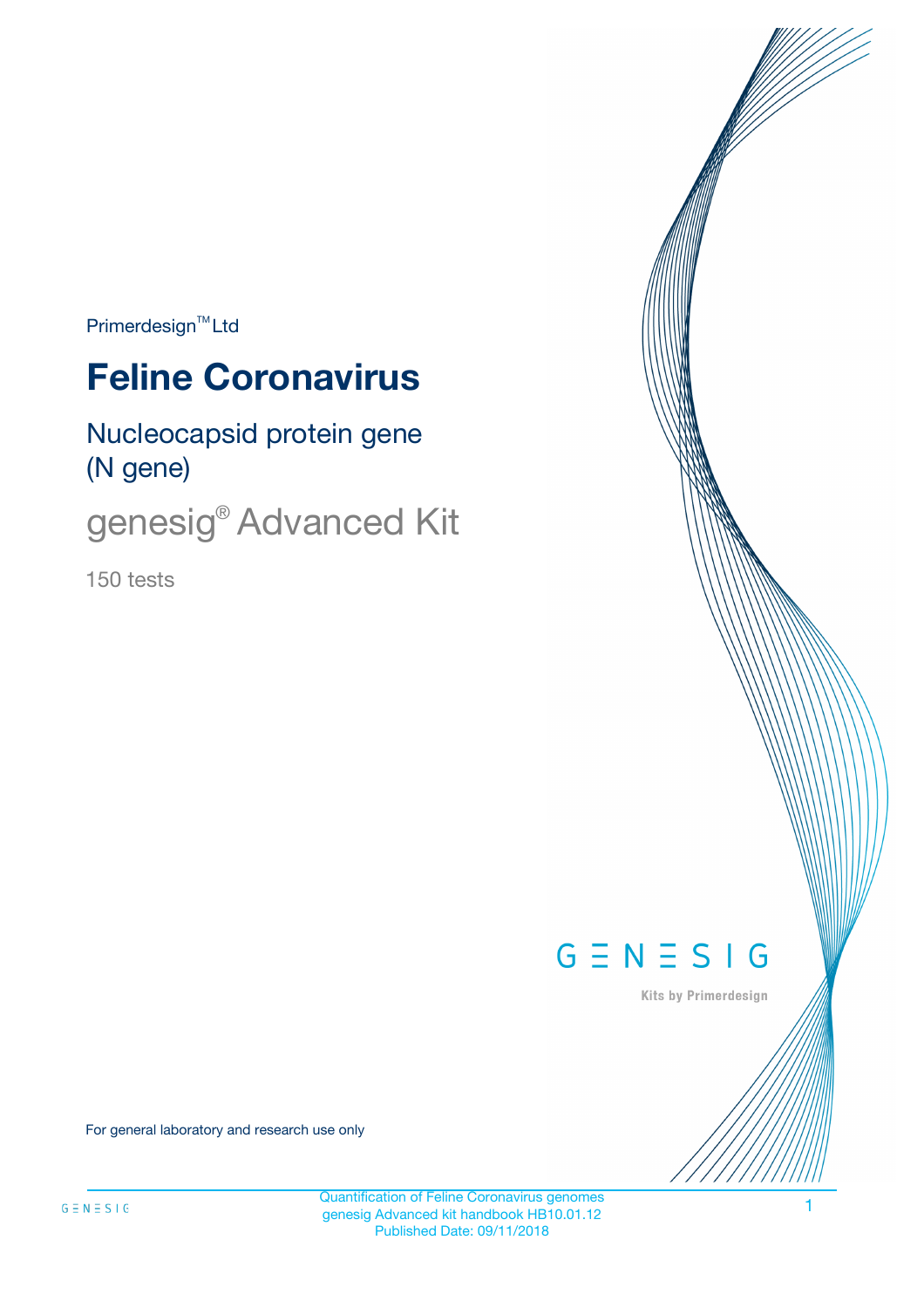### Introduction to Feline Coronavirus

Feline coronavirus (FCoV) is an enveloped single-stranded RNA virus that infects wild and domestic cats. It has a large, capped, polyadenylated RNA genome of about 29 kb, consisting of 11 open reading frames (ORFs). Two major ORFs encode a replicase, four ORFs encode the structural proteins S (spike), E (envelope), M (membrane) and N (nucleocapsid), and five ORFs encode the nonstructural proteins 3a, 3b, 3c, 7a, and 7b. FCoV most commonly causes an asymptomatic infection or mild diarrhoea but is also associated with a lethal systemic disease, feline infectious peritonitis. As a result, feline coronaviruses are often divided into two groups; the highly pathogenic strains, feline infectious peritonitis viruses (FIPV); and the less severe feline enteric coronaviruses (FECV). FIPV and FECV are very closely related and it has been suggested that FECV and FIPV strains may comprise the extremes of a single population of viruses with a spectrum of pathogenicity or that FIPV is a mutant form of FCoV.

FCoV is shed in the faeces and to a lesser degree in the saliva of infected cats. The primary route of virus transmission is thought to be through the faecal-oral route, leading to virus replication in the oropharynx and in the enterocytes at the tips of villi. There is some evidence of transplacental transmission although this is not common and appears to play little role in the overall epidemiology of feline coronavirus infection. Most cats infected with FCoV eliminate the virus, however those with a weak immune system may experience a systemic infection. FIPV variants of FCoV cause fatal peritonitis where this affects approximately 1% of FCOV infected animals. Cats with a poor cell-mediated immune response develop the acute, effusive or "wet" form of disease, which is an immune complex vasculitis. This causes leakage of fluid from the blood vessels into the abdominal and chest cavities, leading to a distended abdomen, difficulty breathing and compression of the lungs. In cats with partial cell-mediated immunity, the chronic, non-effusive or "dry" form develops, with pyogranulomatous or granulomatous lesions occurring in multiple tissues and organs. Dry FIP may become effusive in the terminal stages of the disease, when the immune system collapses.

The most obvious clinical sign of effusive form of disease is the accumulation of fluid within the abdomen or chest with associated breathing difficulties. Other symptoms include lack of appetite, fever, weight loss, jaundice, and diarrhoea. In the non-effusive form, lesions commonly occur in eyes and central nervous system which may cause seizures or paralysis. Granulomas may also be found in the peritoneal cavity, leading to more diverse, and often more vague, clinical signs. Less severe infection may lead to a runny nose, discharge from the eyes or mild diarrhoea.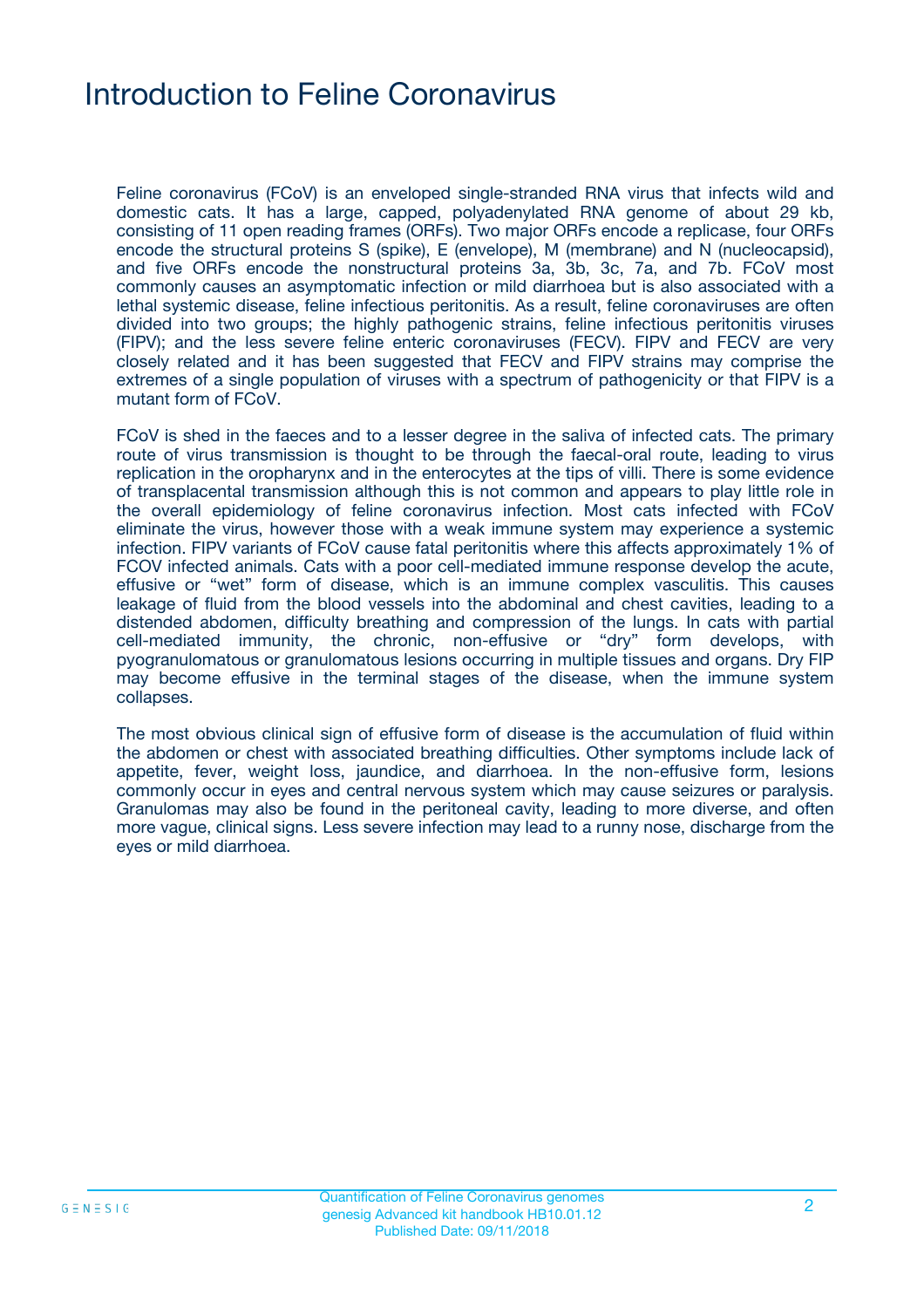# **Specificity**

The Primerdesign genesig Kit for Feline Coronavirus (FCoV) genomes is designed for the in vitro quantification of FCoV genomes. The kit is designed to have a broad detection profile. Specifically, the primers represent 100% homology with over 95% of the NCBI database reference sequences available at the time of design.

The dynamics of genetic variation means that new sequence information may become available after the initial design. Primerdesign periodically reviews the detection profiles of our kits and when required releases new versions.

Mutations in feline coronavirus (FCoV) sequence have been shown to give rise to feline infection peritonitis virus (FIPV). The kit will detect both FCoV and FIPV

If you require further information, or have a specific question about the detection profile of this kit then please send an e.mail to enquiry@primerdesign.co.uk and our bioinformatics team will answer your question.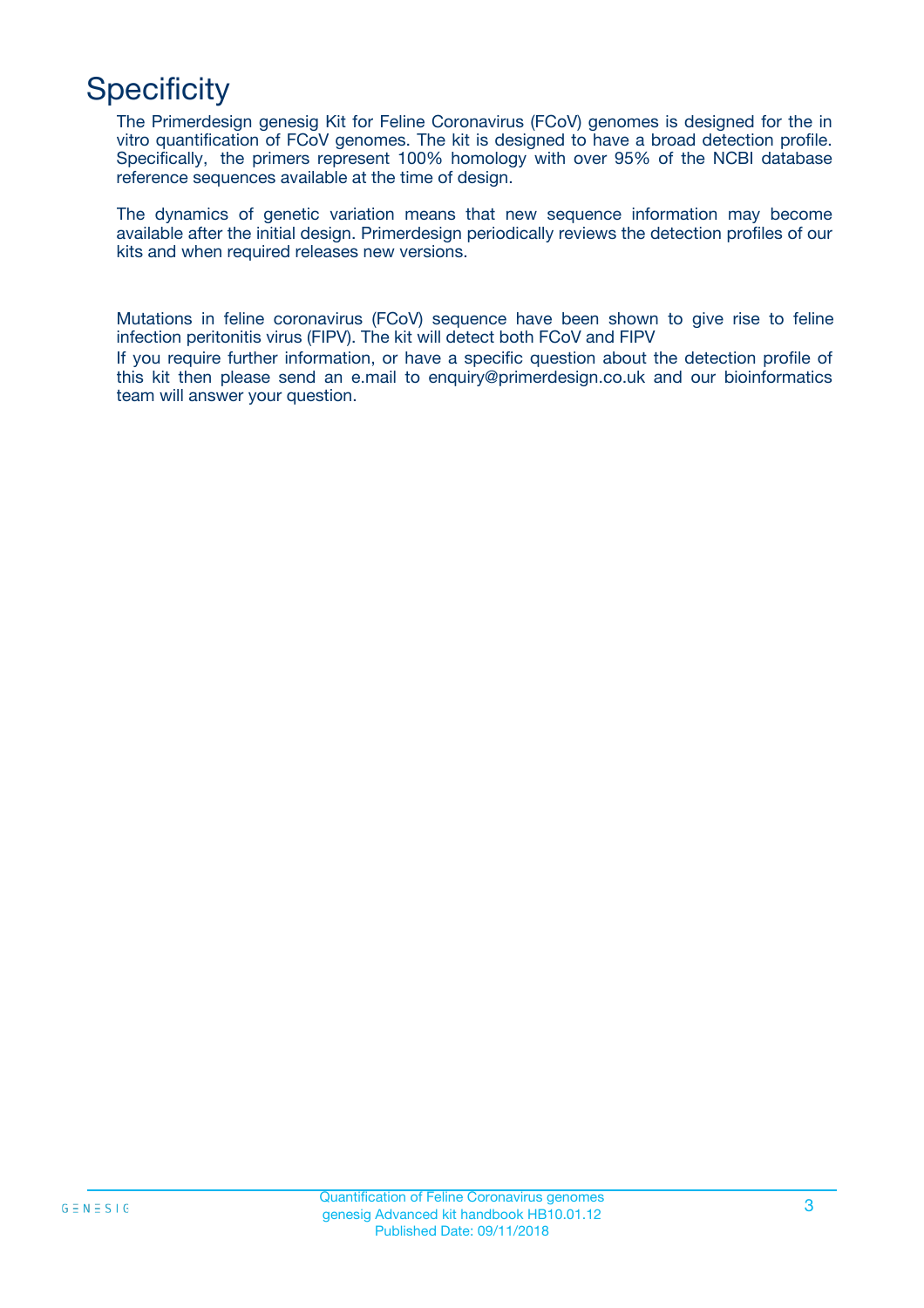### **Kit contents**

- **FCoV specific primer/probe mix (150 reactions BROWN) FAM labelled**
- **FCoV positive control template (for Standard curve RED)**
- **Internal extraction control primer/probe mix (150 reactions BROWN) VIC labelled as standard**
- **Internal extraction control RNA (150 reactions BLUE)**
- **Endogenous control primer/probe mix (150 reactions BROWN) FAM labelled**
- **RNase/DNase free water (WHITE) for resuspension of primer/probe mixes**
- **Template preparation buffer (YELLOW) for resuspension of internal control template, positive control template and standard curve preparation**

### **Reagents and equipment to be supplied by the user**

#### **Real-time PCR Instrument**

#### **Extraction kit**

This kit is recommended for use with genesig Easy DNA/RNA Extraction kit. However, it is designed to work well with all processes that yield high quality RNA and DNA with minimal PCR inhibitors.

#### **oasigTM lyophilised OneStep or Precision**®**PLUS OneStep 2X RT-qPCR Master Mix** Contains complete OneStep RT-qPCR master mix

**Pipettors and Tips**

**Vortex and centrifuge**

**Thin walled 1.5 ml PCR reaction tubes**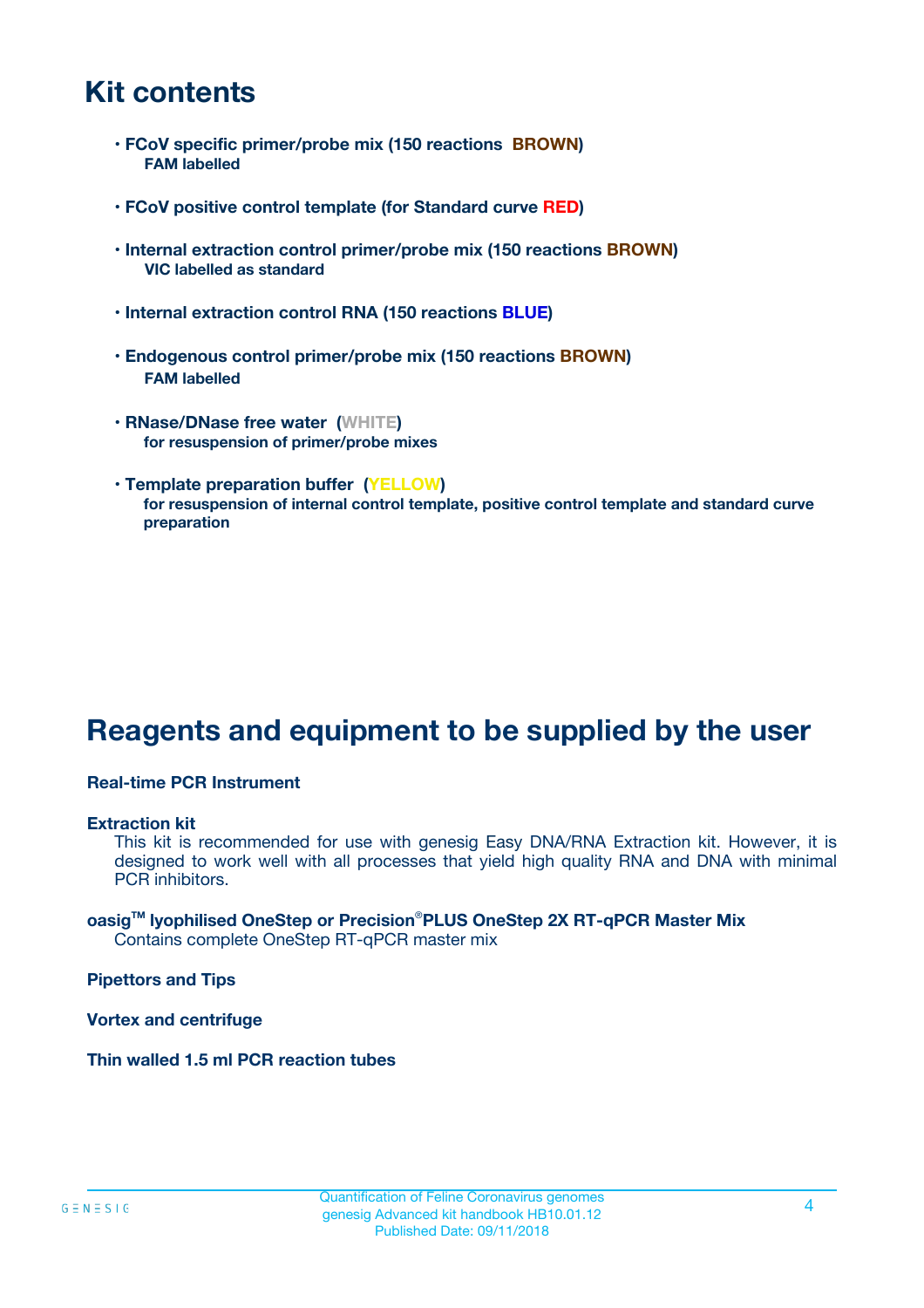### Kit storage and stability

This kit is stable at room temperature but should be stored at -20ºC on arrival. Once the lyophilised components have been resuspended they should not be exposed to temperatures above -20°C for longer than 30 minutes at a time and unnecessary repeated freeze/thawing should be avoided. The kit is stable for six months from the date of resuspension under these circumstances.

If a standard curve dilution series is prepared this can be stored frozen for an extended period. If you see any degradation in this serial dilution a fresh standard curve can be prepared from the positive control.

Primerdesign does not recommend using the kit after the expiry date stated on the pack.

### Suitable sample material

All kinds of sample material suited for PCR amplification can be used. Please ensure the samples are suitable in terms of purity, concentration, and RNA/DNA integrity (An internal PCR control is supplied to test for non specific PCR inhibitors). Always run at least one negative control with the samples. To prepare a negative-control, replace the template RNA sample with RNase/DNase free water.

### Dynamic range of test

Under optimal PCR conditions genesig FCoV detection kits have very high priming efficiencies of >95% and can detect less than 100 copies of target template.

### Notices and disclaimers

This product is developed, designed and sold for research purposes only. It is not intended for human diagnostic or drug purposes or to be administered to humans unless clearly expressed for that purpose by the Food and Drug Administration in the USA or the appropriate regulatory authorities in the country of use. During the warranty period Primerdesign genesig detection kits allow precise and reproducible data recovery combined with excellent sensitivity. For data obtained by violation to the general GLP guidelines and the manufacturer's recommendations the right to claim under guarantee is expired. PCR is a proprietary technology covered by several US and foreign patents. These patents are owned by Roche Molecular Systems Inc. and have been sub-licensed by PE Corporation in certain fields. Depending on your specific application you may need a license from Roche or PE to practice PCR. Additional information on purchasing licenses to practice the PCR process may be obtained by contacting the Director of Licensing at Roche Molecular Systems, 1145 Atlantic Avenue, Alameda, CA 94501 or Applied Biosystems business group of the Applera Corporation, 850 Lincoln Centre Drive, Foster City, CA 94404. In addition, the 5' nuclease assay and other homogeneous amplification methods used in connection with the PCR process may be covered by U.S. Patents 5,210,015 and 5,487,972, owned by Roche Molecular Systems, Inc, and by U.S. Patent 5,538,848, owned by The Perkin-Elmer Corporation.

### Trademarks

Primerdesign™ is a trademark of Primerdesign Ltd.

genesig® is a registered trademark of Primerdesign Ltd.

The PCR process is covered by US Patents 4,683,195, and 4,683,202 and foreign equivalents owned by Hoffmann-La Roche AG. BI, ABI PRISM® GeneAmp® and MicroAmp® are registered trademarks of the Applera Genomics (Applied Biosystems Corporation). BIOMEK® is a registered trademark of Beckman Instruments, Inc.; iCycler™ is a registered trademark of Bio-Rad Laboratories, Rotor-Gene is a trademark of Corbett Research. LightCycler™ is a registered trademark of the Idaho Technology Inc. GeneAmp®, TaqMan® and AmpliTaqGold® are registered trademarks of Roche Molecular Systems, Inc., The purchase of the Primerdesign ™ reagents cannot be construed as an authorization or implicit license to practice PCR under any patents held by Hoffmann-LaRoche Inc.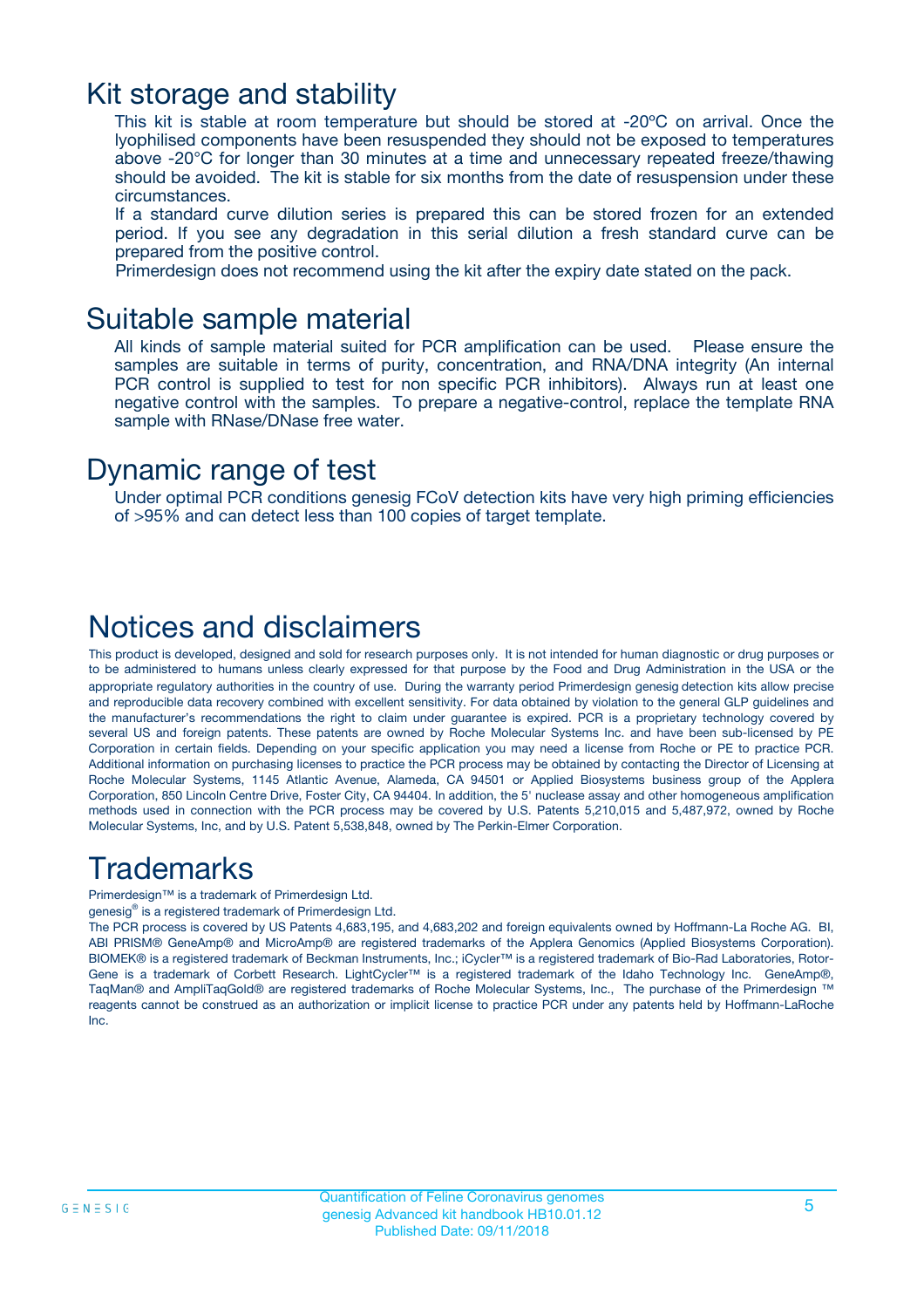### **Principles of the test**

#### **Real-time PCR**

A FCoV specific primer and probe mix is provided and this can be detected through the FAM channel.

The primer and probe mix provided exploits the so-called TaqMan® principle. During PCR amplification, forward and reverse primers hybridize to the FCoV cDNA. A fluorogenic probe is included in the same reaction mixture which consists of a DNA probe labeled with a 5`-dye and a 3`-quencher. During PCR amplification, the probe is cleaved and the reporter dye and quencher are separated. The resulting increase in fluorescence can be detected on a range of qPCR platforms.

#### **Positive control**

For copy number determination and as a positive control for the PCR set up, the kit contains a positive control template.

This can be used to generate a standard curve of FCoV copy number / Cq value. Alternatively the positive control can be used at a single dilution where full quantitative analysis of the samples is not required. Each time the kit is used, at least one positive control reaction must be included in the run. A positive result indicates that the primers and probes for detecting the target FCoV gene worked properly in that particular experimental scenario. If a negative result is obtained the test results are invalid and must be repeated. Care should be taken to ensure that the positive control does not contaminate any other kit component which would lead to false-positive results. This can be achieved by handling this component in a Post PCR environment. Care should also be taken to avoid cross-contamination of other samples when adding the positive control to the run. This can be avoided by sealing all other samples and negative controls before pipetting the positive control into the positive control well.

#### **Negative control**

To validate any positive findings a negative control reaction should be included every time the kit is used. For this reaction the RNase/DNase free water should be used instead of template. A negative result indicates that the reagents have not become contaminated while setting up the run.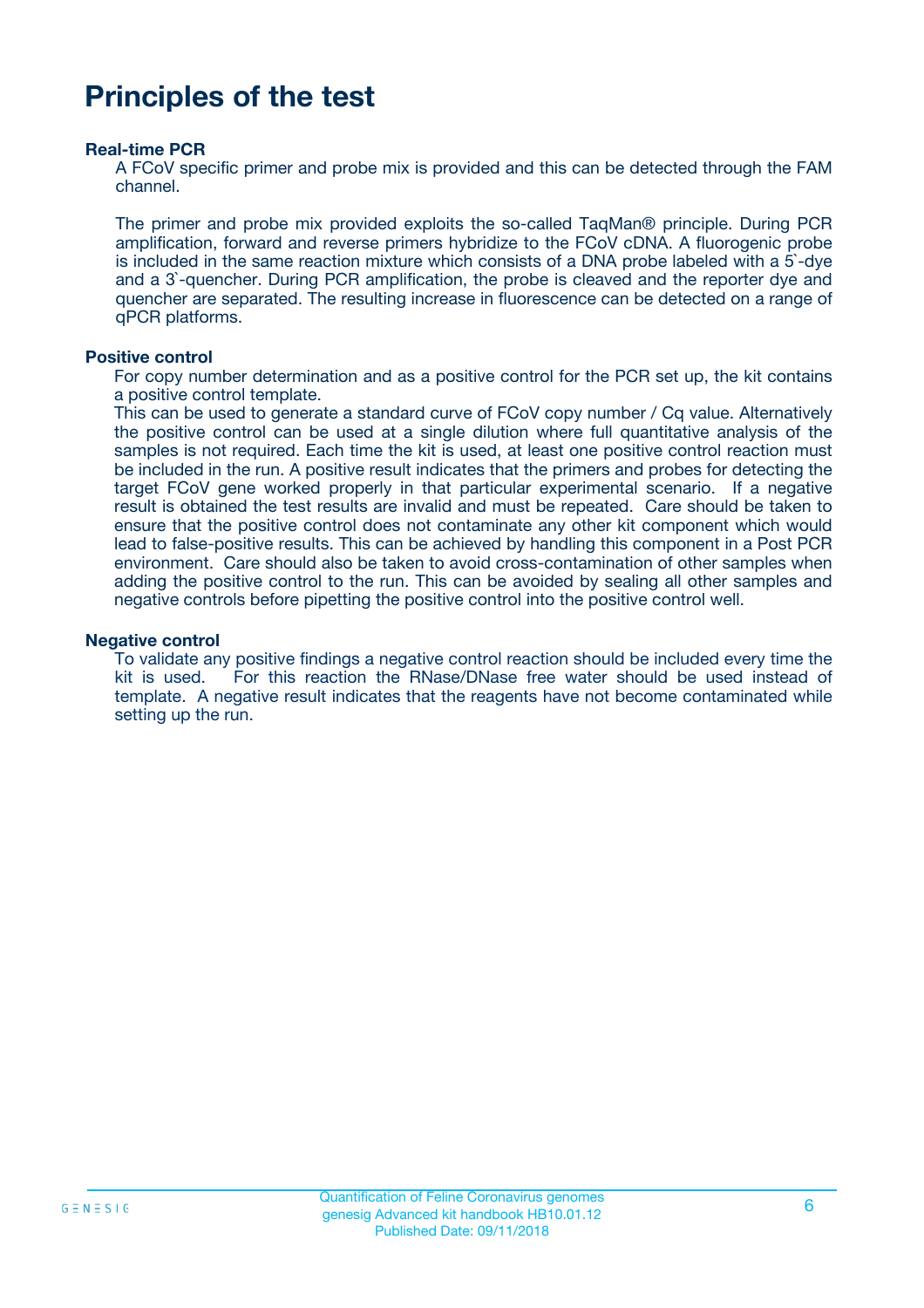#### **Internal RNA extraction control**

When performing RNA extraction, it is often advantageous to have an exogenous source of RNA template that is spiked into the lysis buffer. This control RNA is then co-purified with the sample RNA and can be detected as a positive control for the extraction process. Successful co-purification and qPCR for the control RNA also indicates that PCR inhibitors are not present at a high concentration.

A separate qPCR primer/probe mix are supplied with this kit to detect the exogenous RNA using qPCR. The PCR primers are present at PCR limiting concentrations which allows multiplexing with the target sequence primers. Amplification of the control cDNA does not interfere with detection of the FCoV target cDNA even when present at low copy number. The Internal control is detected through the VIC channel and gives a Cq value of 28+/-3 depending on the level of sample dilution.

#### **Endogenous control**

To confirm extraction of a valid biological template, a primer and probe mix is included to detect an endogenous gene. Detection of the endogenous control is through the FAM channel and it is NOT therefore possible to perform a multiplex with the FCoV primers. A poor endogenous control signal may indicate that the sample did not contain sufficient biological material.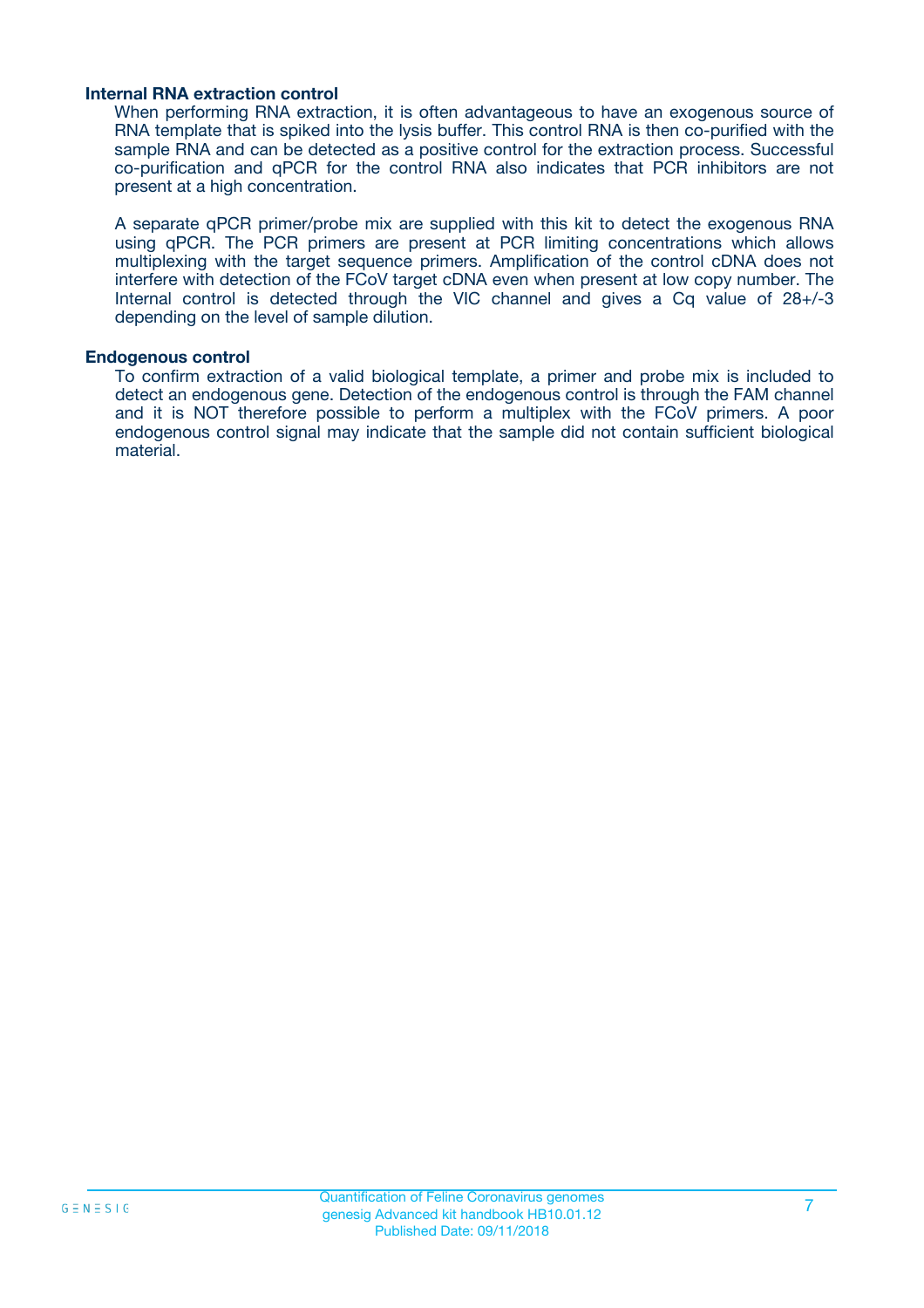### Resuspension protocol

To minimize the risk of contamination with foreign DNA, we recommend that all pipetting be performed in a PCR clean environment. Ideally this would be a designated PCR lab or PCR cabinet. Filter tips are recommended for all pipetting steps.

- **1. Pulse-spin each tube in a centrifuge before opening.** This will ensure lyophilised primer and probe mix is in the base of the tube and is not spilt upon opening the tube.
- **2. Resuspend the primer/probe mixes in the RNase/DNase free water supplied, according to the table below:**

To ensure complete resuspension, vortex each tube thoroughly.

| Component - resuspend in water                       | Volume   |
|------------------------------------------------------|----------|
| <b>Pre-PCR pack</b>                                  |          |
| FCoV primer/probe mix (BROWN)                        | $165$ µl |
| Internal extraction control primer/probe mix (BROWN) | $165$ µl |
| Endogenous control primer/probe mix (BROWN)          | 165 µl   |

**3. Resuspend the internal control template and positive control template in the template preparation buffer supplied, according to the table below:** To ensure complete resuspension, vortex each tube thoroughly.

| Component - resuspend in template preparation buffer |             |  |  |
|------------------------------------------------------|-------------|--|--|
| <b>Pre-PCR heat-sealed foil</b>                      |             |  |  |
| Internal extraction control RNA (BLUE)               |             |  |  |
| <b>Post-PCR heat-sealed foil</b>                     |             |  |  |
| FCoV Positive Control Template (RED) *               | $500$ $\mu$ |  |  |

\* This component contains high copy number template and is a VERY significant contamination risk. It must be opened and handled in a separate laboratory environment, away from the other components.

### RNA extraction

The internal extraction control RNA can be added either to the RNA lysis/extraction buffer or to the RNA sample once it has been resuspended in lysis buffer.

#### **DO NOT add the internal extraction control RNA directly to the unprocessed biological sample as this will lead to degradation and a loss in signal.**

- **1. Add 4µ**l **of the Internal extraction control RNA (BLUE) to each sample in RNA lysis/extraction buffer per sample.**
- **2. Complete RNA extraction according to the manufacturer's protocols.**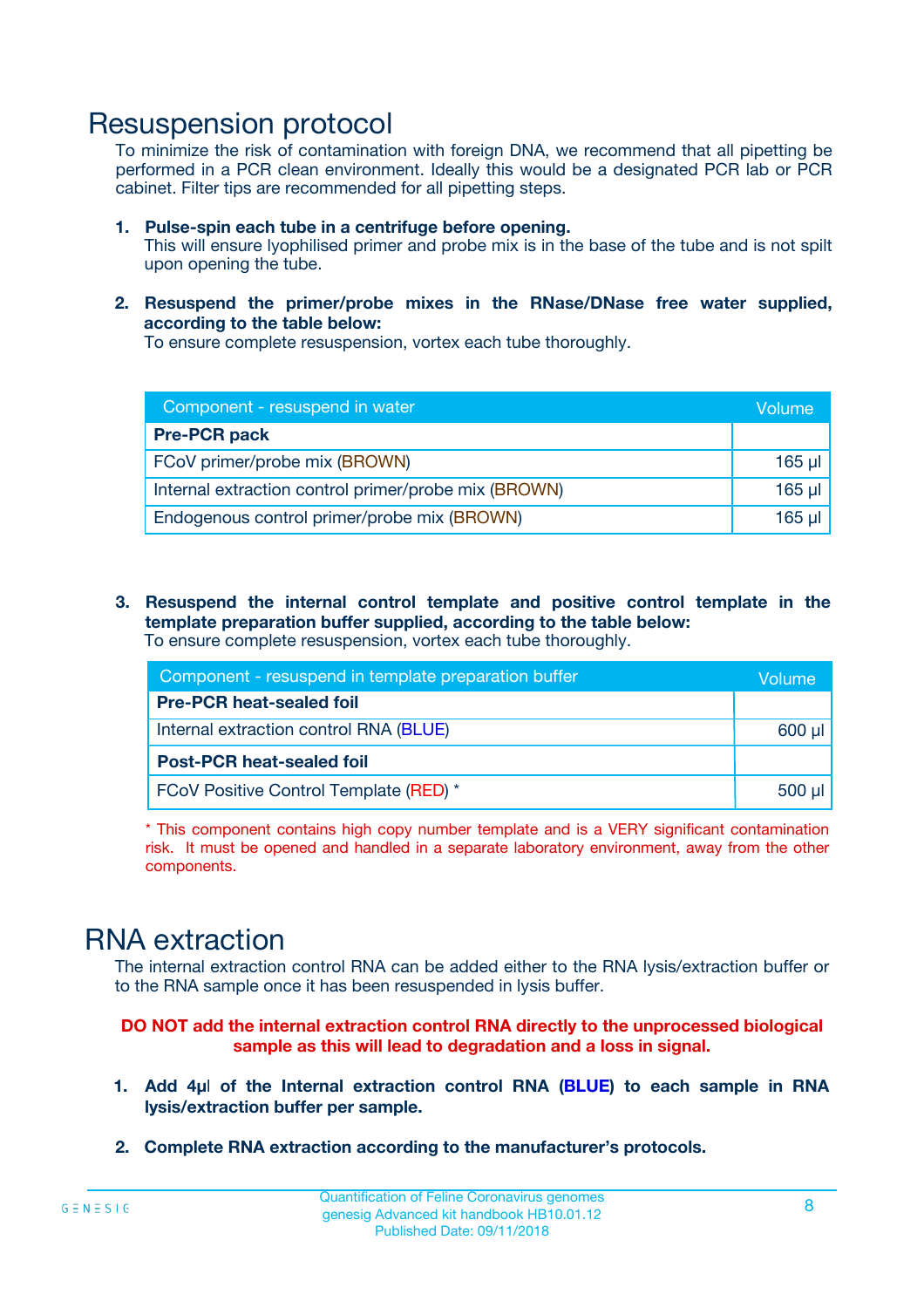# OneStep RT-qPCR detection protocol

#### **For optimum performance and sensitivity.**

All pipetting steps and experimental plate set up should be performed on ice. After the plate is poured proceed immediately to the OneStep amplification protocol. Prolonged incubation of reaction mixes at room temperature can lead to PCR artifacts that reduce the sensitivity of detection.

#### **1. For each RNA sample prepare a reaction mix according to the table below: Include sufficient reactions for positive and negative controls.**

| Component                                                    | <b>Volume</b> |
|--------------------------------------------------------------|---------------|
| oasig OneStep or PrecisionPLUS OneStep 2X RT-qPCR Master Mix | $10 \mu$      |
| FCoV primer/probe mix (BROWN)                                | 1 µI          |
| Internal extraction control primer/probe mix (BROWN)         | 1 µl          |
| <b>RNase/DNase free water (WHITE)</b>                        | $3 \mu$       |
| <b>Final Volume</b>                                          | 15 µl         |

**2. For each RNA sample prepare an endogenous control reaction according to the table below (optional):**

This control reaction will provide crucial information regarding the quality of the biological sample.

| Component                                                    | Volume   |
|--------------------------------------------------------------|----------|
| oasig OneStep or PrecisionPLUS OneStep 2X RT-qPCR Master Mix | 10 $\mu$ |
| Endogenous control primer/probe mix (BROWN)                  | 1 ul     |
| <b>RNase/DNase free water (WHITE)</b>                        | $4 \mu$  |
| <b>Final Volume</b>                                          | 15 µl    |

- **3. Pipette 15µl of these mixes into each well according to your qPCR experimental plate set up.**
- **4. Pipette 5µl of RNA template into each well, according to your experimental plate set up.**

For negative control wells use 5µl of RNase/DNase free water. The final volume in each well is 20µl.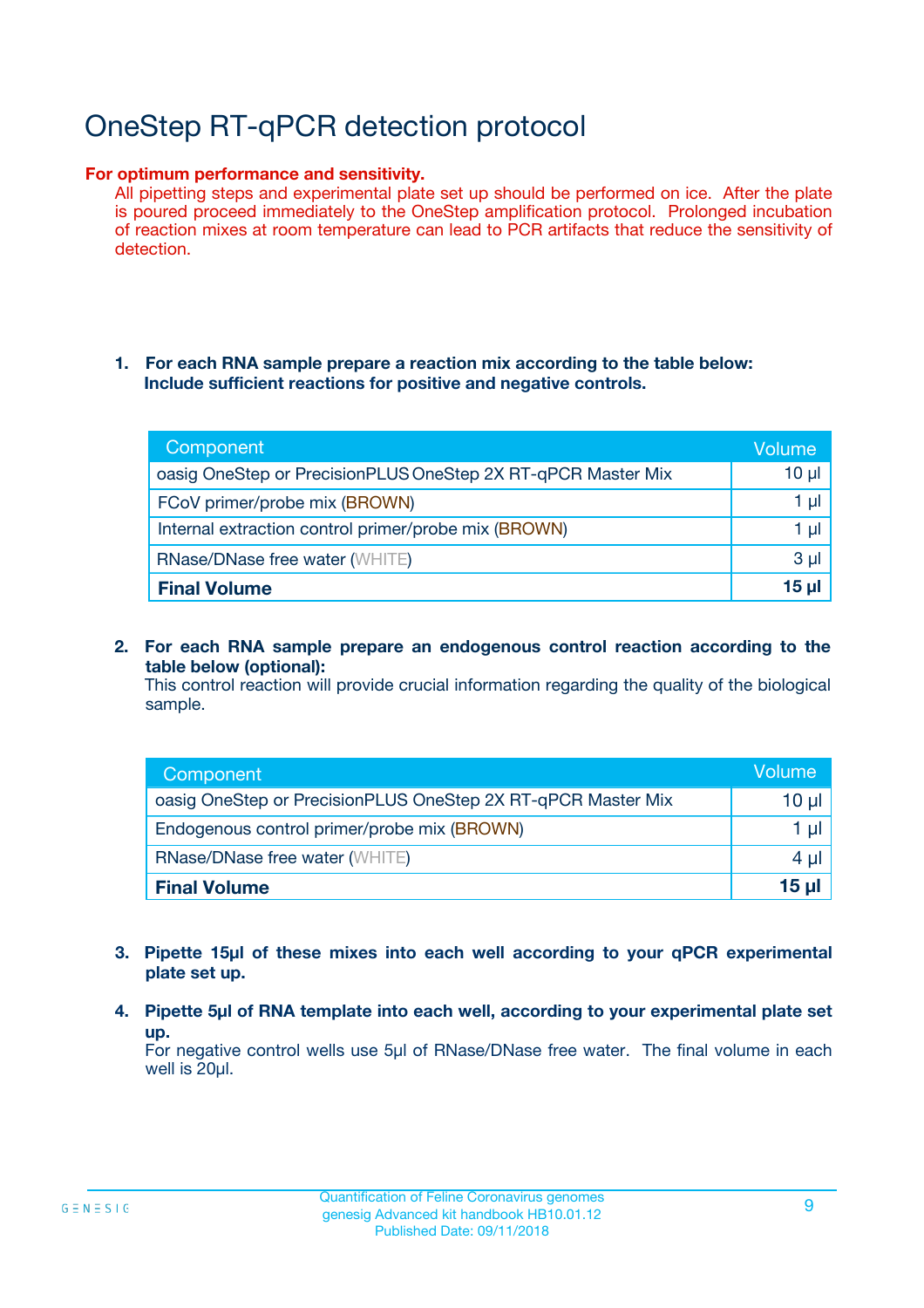**5. If a standard curve is included for quantitative analysis prepare a reaction mix according to the table below:**

| Component                                                    | Volume       |
|--------------------------------------------------------------|--------------|
| oasig OneStep or PrecisionPLUS OneStep 2X RT-qPCR Master Mix | $10 \mu$     |
| FCoV primer/probe mix (BROWN)                                |              |
| <b>RNase/DNase free water (WHITE)</b>                        | 4 U          |
| <b>Final Volume</b>                                          | <u>15 µl</u> |

- **6. Preparation of standard curve dilution series.**
	- **1) Pipette 90µl of template preparation buffer into 5 tubes and label 2-6**
	- **2) Pipette 10µl of Positive Control Template (RED) into tube 2**
	- **3) Vortex thoroughly**
	- **4) Change pipette tip and pipette 10 µl from tube 2 into tube 3**
	- **5) Vortex thoroughly**

**Repeat steps 4 and 5 to complete the dilution series**

| <b>Standard Curve</b>         | <b>Copy Number</b>     |
|-------------------------------|------------------------|
| Tube 1 Positive control (RED) | $2 \times 10^5$ per µl |
| Tube 2                        | $2 \times 10^4$ per µl |
| Tube 3                        | $2 \times 10^3$ per µl |
| Tube 4                        | $2 \times 10^2$ per µl |
| Tube 5                        | 20 per µl              |
| Tube 6                        | 2 per µl               |

**7. Pipette 5µl of standard template into each well for the standard curve according to your plate set-up**

The final volume in each well is 20µl.

### OneStep RT-qPCR Amplification Protocol

Amplification conditions using oasig OneStep or PrecisionPLUS OneStep 2X RT-qPCR Master Mix.

|             | <b>Step</b>                  | <b>Time</b>      | Temp  |
|-------------|------------------------------|------------------|-------|
|             | <b>Reverse Transcription</b> | $10 \text{ min}$ | 55 °C |
|             | Enzyme activation            | 2 min            | 95 °C |
| Cycling x50 | Denaturation                 | 10 <sub>s</sub>  | 95 °C |
|             | <b>DATA COLLECTION *</b>     | 60 s             | 60 °C |

\* Fluorogenic data should be collected during this step through the FAM and VIC channels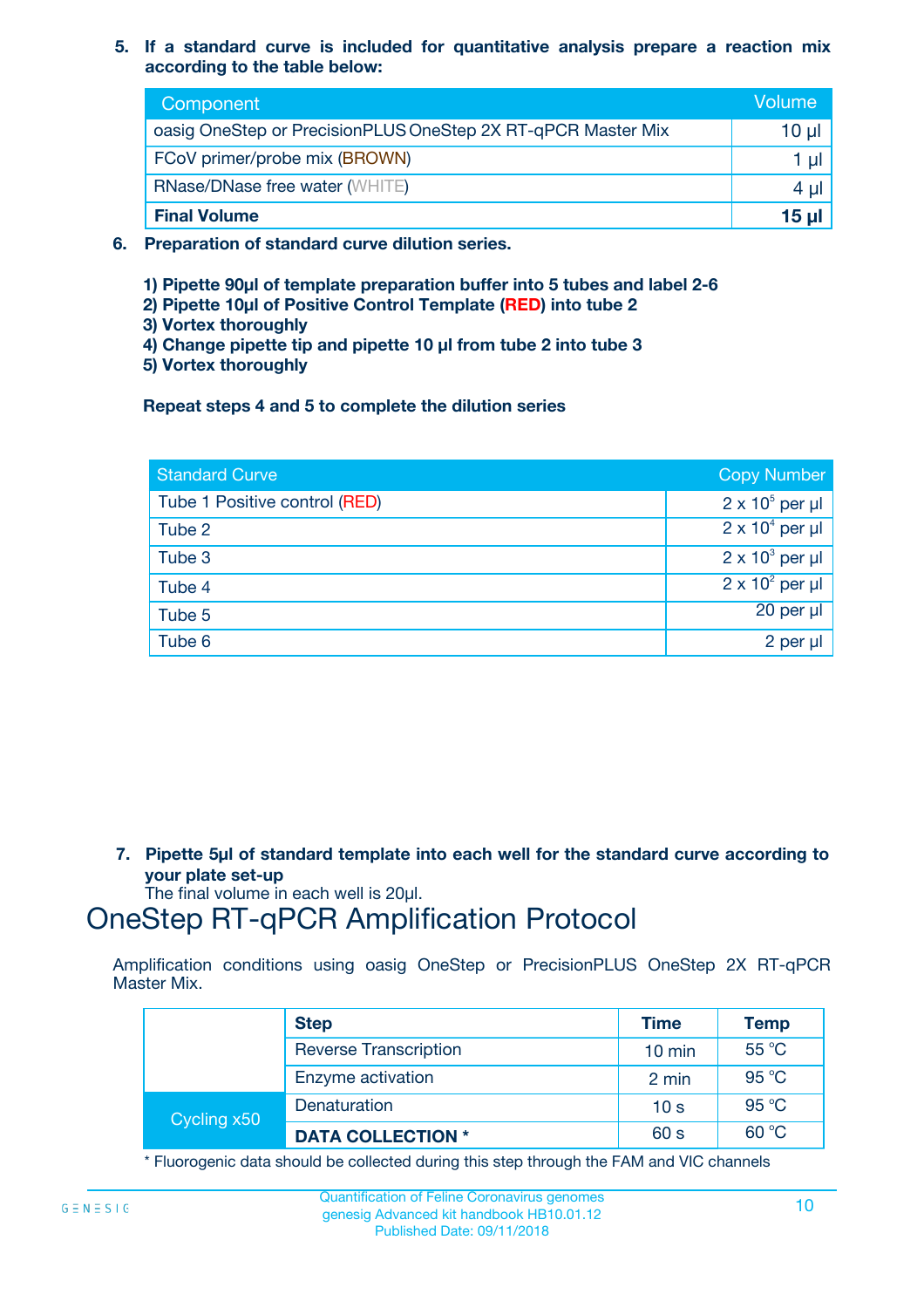### Interpretation of results

| <b>Target</b><br>(FAM) | Internal<br>control<br>(NIC) | <b>Positive</b><br>control | <b>Negative</b><br>control | Interpretation                                                                                                  |
|------------------------|------------------------------|----------------------------|----------------------------|-----------------------------------------------------------------------------------------------------------------|
| $\leq 30$              | $+ 1 -$                      | ÷                          |                            | <b>POSITIVE QUANTITATIVE RESULT</b><br>calculate copy number                                                    |
| > 30                   | ÷                            | ÷                          |                            | <b>POSITIVE QUANTITATIVE RESULT</b><br>calculate copy number                                                    |
| > 30                   |                              | ÷                          |                            | <b>POSITIVE QUALITATIVE RESULT</b><br>do not report copy number as this<br>may be due to poor sample extraction |
|                        | ÷                            | ÷                          |                            | <b>NEGATIVE RESULT</b>                                                                                          |
| $+ 1 -$                | $+ 1 -$                      | ÷                          | $\leq$ 35                  | <b>EXPERIMENT FAILED</b><br>due to test contamination                                                           |
|                        | $+$ / -                      |                            | > 35                       | $\star$                                                                                                         |
|                        |                              | ÷                          |                            | <b>SAMPLE PREPARATION FAILED</b>                                                                                |
|                        |                              |                            |                            | <b>EXPERIMENT FAILED</b>                                                                                        |

Positive control template (**RED**) is expected to amplify between Cq 16 and 23. Failure to satisfy this quality control criterion is a strong indication that the experiment has been compromised.

\*Where the test sample is positive and the negative control is positive with a  $Cq > 35$ , the sample must be reinterpreted based on the relative signal strength of the two results:



If the sample amplifies  $> 5$  Cq earlier than the negative control then the sample should be reinterpreted (via the table above) with the negative control verified as negative.



If the sample amplifies  $< 5$  Cq earlier than the negative control then the positive sample result is invalidated and the result should be determined inconclusive due to test contamination. The test for this sample should be repeated.